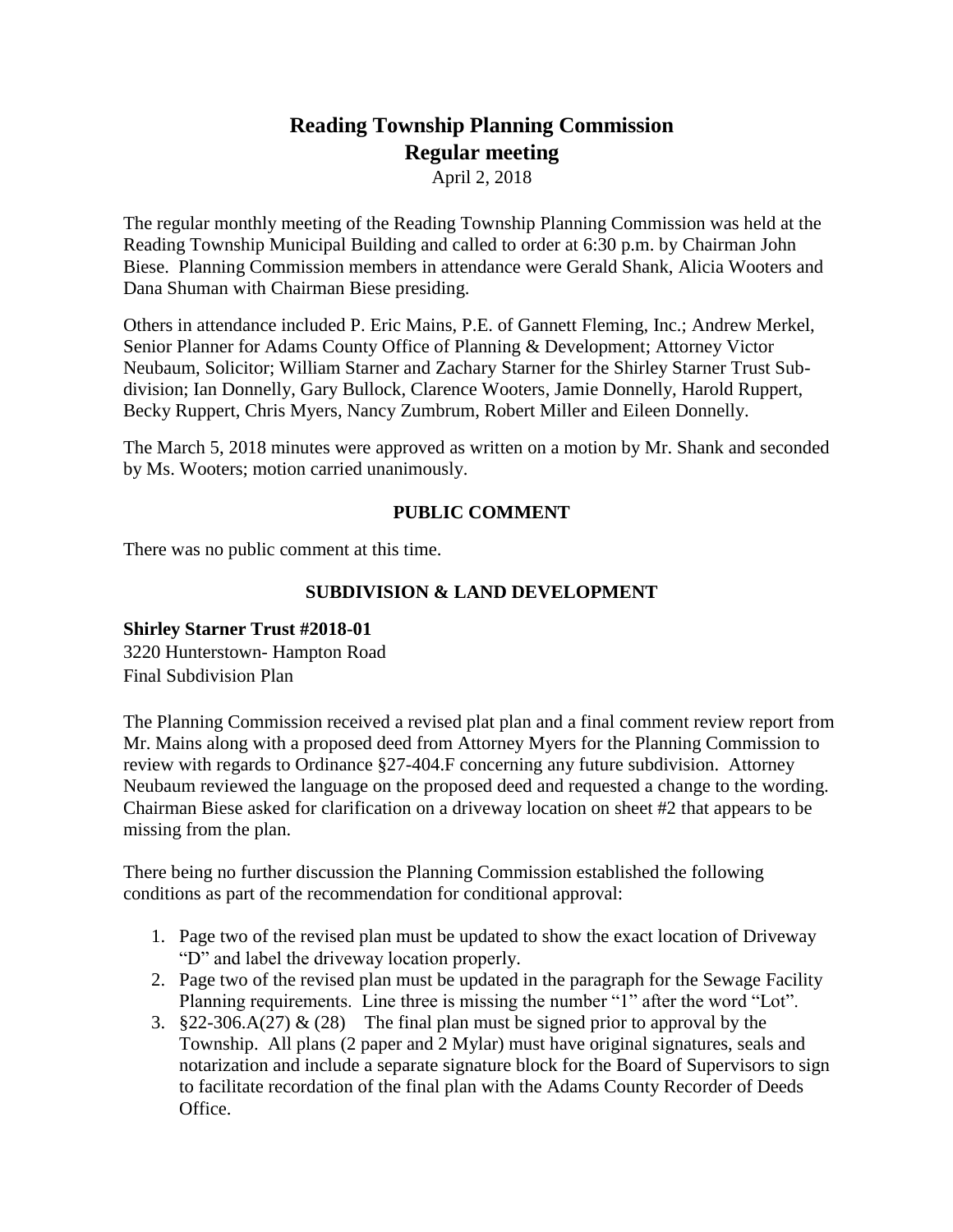- 4. §22-306.B(10) A Sewage Facility Planning Module for the land development must be approved by the Pennsylvania Department of Environmental Protection.
- 5. §27-404.F A proposed deed must be submitted to the Township and contain a restriction to identify that all subdivision and development allotments have been used and that no further subdivision is permitted. The language is to comply with the wording provided by Attorney Neubaum.

On a motion by Mr. Shank and a second by Ms. Shuman, the Planning Commission has recommended conditional approval of the Subdivision Plan #2018-01 for the Shirley M. Starner Testamentary Trust – William L. Starner Trustee with the condition all the abovementioned points are resolved and has recommended the final plan proceed to the Board of Supervisors for subsequent review and consideration for approval; motion carried unanimously.

#### **Chesterfield Phase 1 #2009-06**

Carlisle Pike Final Land Development Plan

The Planning Commission received various forms of communication that were submitted to the Township office concerning this plan since the March meeting. The most noteworthy item is that Mr. Dawood has indicated the Chesterfield Development will not be using an on-lot community water supply system managed by the Home Owners Association but will return to their original plan and use York Water Company as the water source. Mr. Wilt provided a brief overview of the communication the Township received which included:

- A letter from Dawood Engineers briefly outlining what is presently being constructed and what is planned for the future.
- An email correspondence from Mr. Bony Dawood stating "...we will provide public water as interpreted by your Solicitor to the community."
- Information concerning the inspection process for the Chesterfield Development that includes Mr. Hill performing inspections on the installation of the sewer lines; Adams County Conservation District (ACCD) inspecting the site for NPDES requirements and Advantage Engineers who will be working closely with Mr. Mains to perform site inspections.
- The most recent report from ACCD pertaining to earth disturbance and the reply from Chesterfield Development.
- The Blasting Activity Permit received from the Department of Environmental Protection.

Chairman Biese requested clarification as to whether the final plan can be recorded before the main water line is installed by York Water Company to the Chesterfield Development. Attorney Neubaum and Mr. Mains stated the recording could take place with approved bonding and an agreement with York Water Company and Chesterfield Development.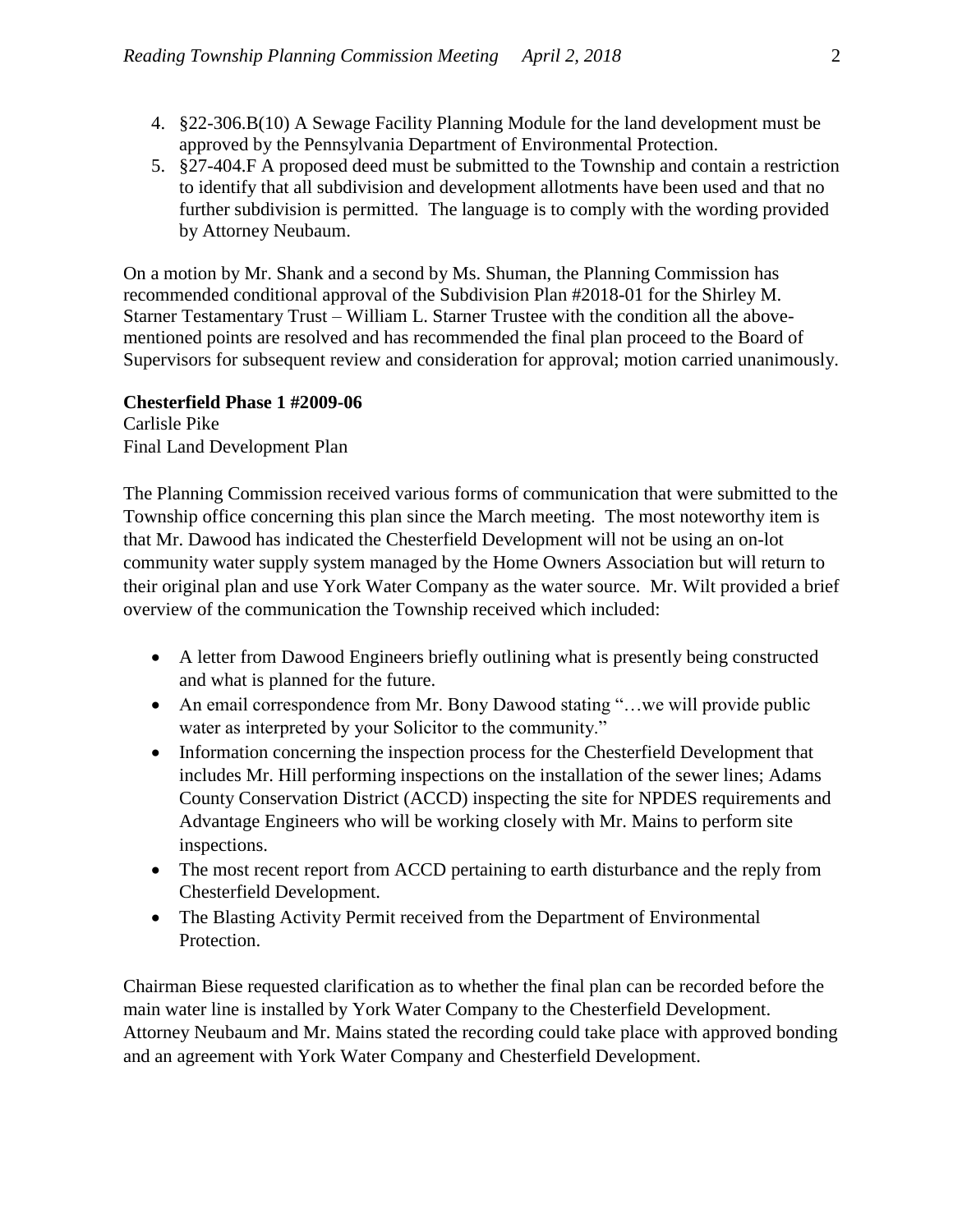Chairman Biese stated that the Reading Township Municipal Authority (RTMA) has requested a Developers Agreement be compiled between RTMA and Chesterfield Development and filed at the Adams County Courthouse. The RTMA attorney will draft the language and coordinate the filing.

Several in attendance asked questions concerning blasting, exact blasting locations, inspection requirements and notifications. Mr. Mains explained blasting is regulated by PA Department of Environmental Protection and had Mr. Wilt make copies of the Blasting Activity Permit with the contact information to distribute to those concerned.

There being no further discussion the Planning Commission established the following conditions to be added to the existing conditions established for this plan:

- 1. An agreement be formally drafted between York Water Company and Chesterfield Development stating York Water Company will supply water to the development and Chesterfield Development will hook into the main supply line for the development. This document is to be signed by both parties and submitted to the Township Office to be reviewed by the Township Solicitor.
- 2. A Developers Agreement be drafted between the Reading Township Municipal Authority and Chesterfield Development. This language will be drafted by the RTMA attorney and the final document must be notarized and filed at the Adams County Courthouse.

On a motion by Mr. Shank and a second by Ms. Shuman, the Planning Commission has recommended the two additional conditions stated above proceed to the Board of Supervisors for subsequent review and consideration for approval; motion carried unanimously.

## **ZONING HEARING**

No agenda items this month.

## **MISCELLANEOUS**

## **Ralph Balzanna 416 Peepytown Road Request for Variance**

In accordance with Ordinance §18-205, Mr. Balzanna presented in writing his request for a variance. This request is based on written documentation that he had substantial repairs done to the septic system on  $12/24/2015 \& 12/28/2015$  with written acknowledgement from Young's Sanitary Septic System that his system was cleaned, pumped, and repaired. Mr. Balzanna is requesting he be exempt from this pumping cycles even though he is outside the 18-month window of time. Mr. Main reviewed the documents and stated the homeowner is meeting the intent of the Ordinance which is to have the on-lot system pumped and maintained properly and has no objection to the request. Attorney Neubaum concurred with Mr. Mains assessment after reviewing all documentation.